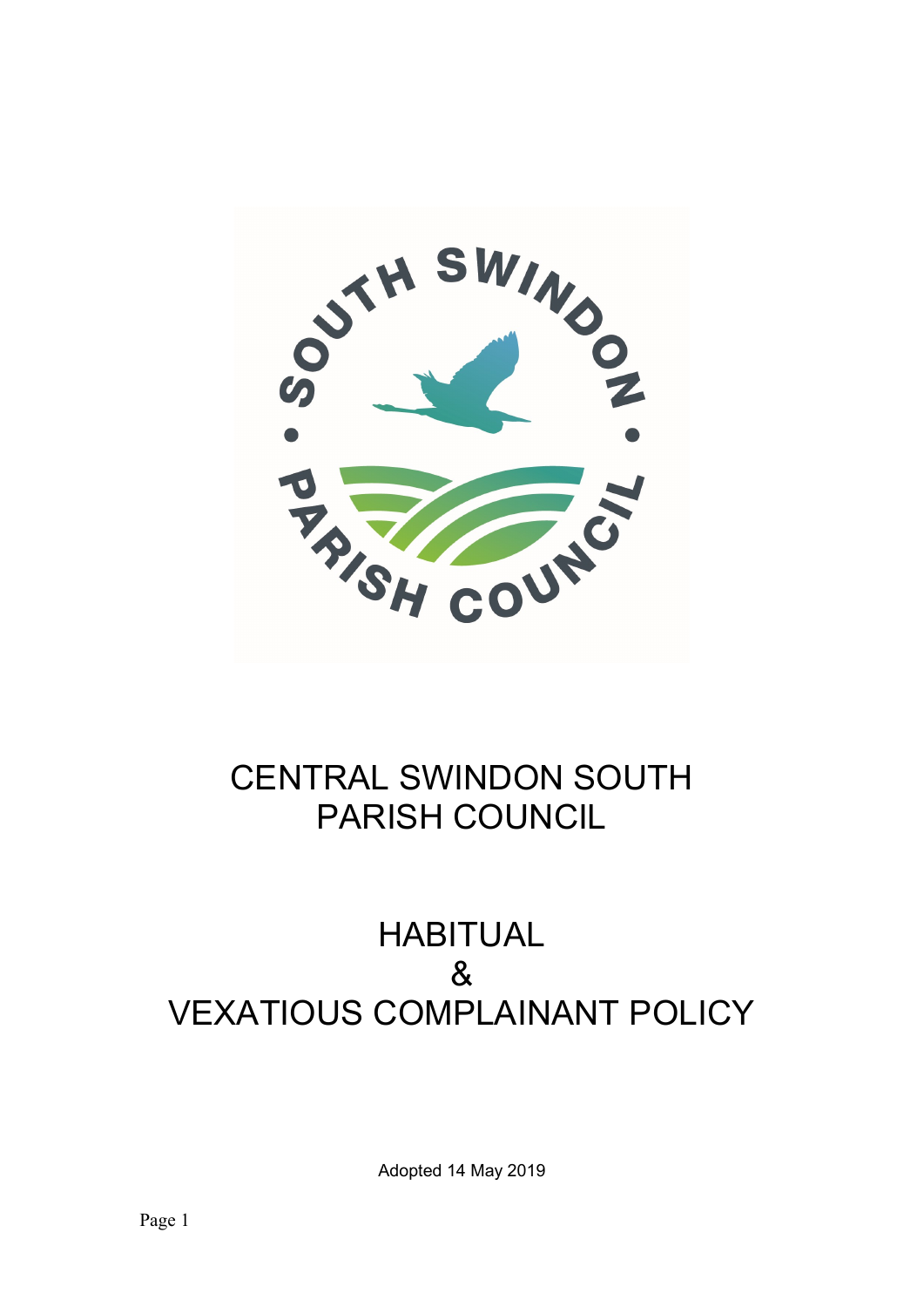## **INTRODUCTION**

This policy identifies situations where a complainant or contact, either individually or as part of a group, or a group of complainants or contacts, might be considered to be 'habitual or vexatious' and ways of responding to these situations.

In general the term habitual means 'done repeatedly or as a habit'. The term vexatious is recognised in law and means 'denoting an action or the bringer of an action that is brought without sufficient grounds for winning, purely to cause annoyance to the defendant'. This policy is intended to assist in identifying and managing persons who seek to be disruptive to the Council through pursuing an unreasonable course of conduct.

The term complaint in this policy includes requests made under the Freedom of Information Act 2000 and the Data Protection Act 1998 or GDPR and reference to the complaints procedure is, where relevant, to be interpreted as meaning requests under those Acts.

 Habitual or vexatious complainants or contacts can be a problem for Council staff and Councillors. The difficulty in handling such complainants is that they are time consuming and wasteful of resources in terms of Parish Clerk and Councillor time and displace scarce human resources that could otherwise be spent on Council priorities. Whilst the Council endeavours to respond with patience and sympathy to the needs of all complainants and contacts there are times when there is nothing further which can reasonably be done to assist or to rectify a real or perceived problem.

HABITUAL OR VEXATIOUS COMPLAINANTS

 For the purpose of this policy the following definition of habitual or vexatious complainants will be used:

The repeated and/or obsessive pursuit of:

(i) Unreasonable complaints/enquiries and/or unrealistic outcomes; and/or

(ii) Reasonable complaints/enquiries in an unreasonable manner.

 Prior to considering its implementation the Parish Clerk may send a copy of this policy to the complainant/contact to give them prior notification of its possible implementation

 Where complaints/contacts continue and these are considered to be habitual and/or vexatious in accordance with the criteria set out in the attached document (Schedule A), Central Swindon South Parish Council shall consider the item in private session and resolve by a simple majority vote to declare a case of habitual and/or vexatious complaint exists or and for an appropriate course of action to be taken. The attached schedule (B) details the options available for dealing with habitual or vexatious complaints.

The Parish Clerk will notify complainants/contacts, in writing, of the reasons why their complaint/contact has been treated as habitual or vexatious and the action that will be taken.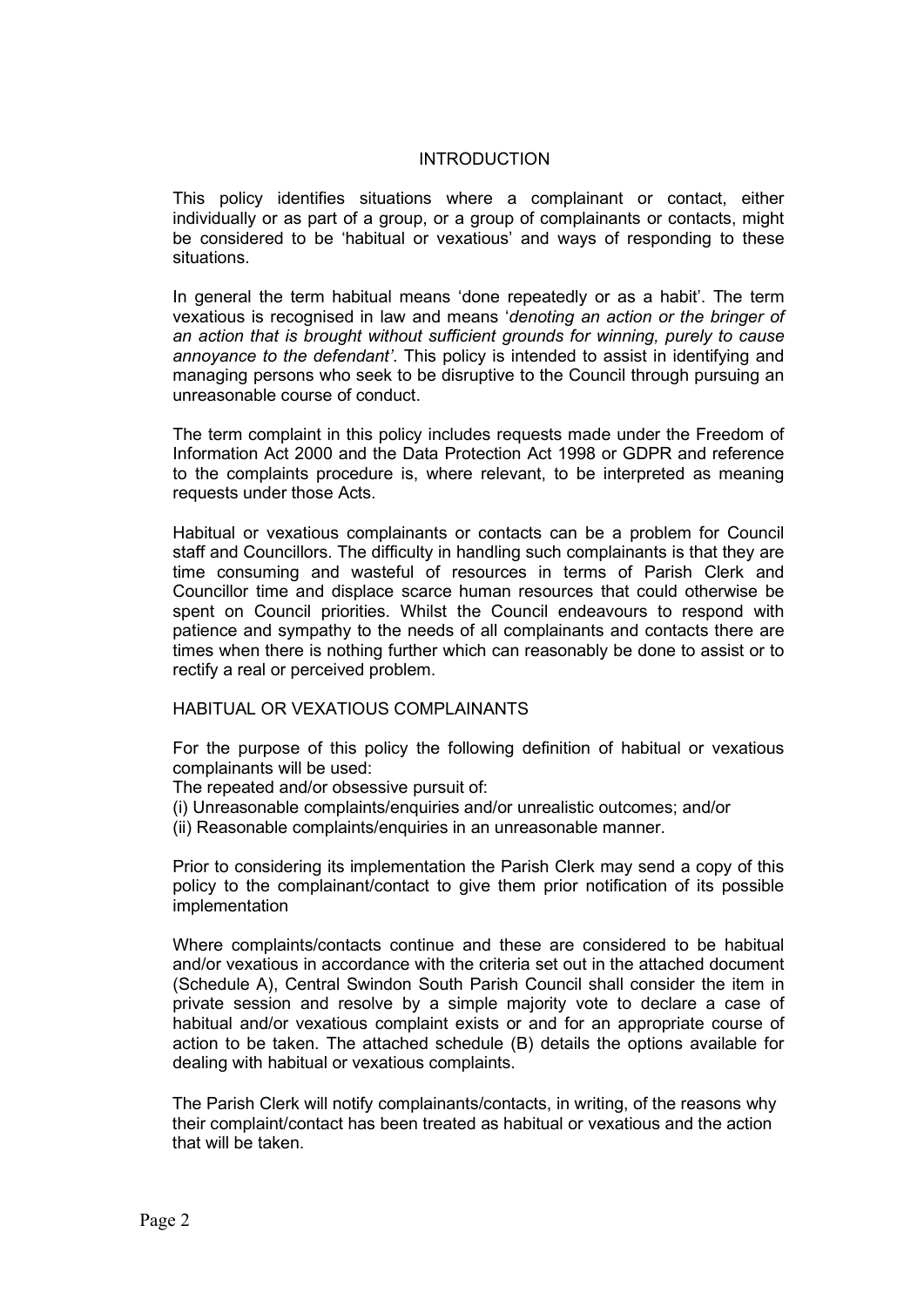Once a complainant is determined to be habitual and/or vexatious, their status will be kept under review for a minimum period of one year after which the status can be withdrawn or not by the Parish Council by considering the item in private session and resolve by a simple majority vote.

SCHEDULE A – CRITERIA FOR DETERMINING HABITUAL OR VEXATIOUS COMPLAINANTS / CONTACTS

Complainants/contacts (and/or anyone acting on their behalf) may be deemed to be habitual or vexatious where previous or current contact with them shows that they meet one of the following criteria. Where complainants/contacts:

1. Persist in pursuing a complaint where the Council's complaints process has been fully and properly implemented and exhausted.

2. Persistently change the substance of a complaint/enquiry or continually raise new issues or seek to prolong contact by continually raising further concerns or questions whilst the complaint/enquiry is being addressed. (Care must be taken, however, not to disregard new issues which are significantly different from the original complaint/enquiry as they need to be addressed as separate complaints/enquiries.)

3. Are repeatedly unwilling to accept documented evidence given as being factual or deny receipt of an adequate response in spite of correspondence specifically answering their questions or do not accept that facts can sometimes be difficult to verify when a long period of time has elapsed.

4. Repeatedly do not clearly identify the precise issues which they wish to be investigated, despite reasonable efforts of the Council to help them specify their concerns, and/or where the concerns identified are not within the remit of the Council to investigate.

5. Regularly focus on a trivial matter to an extent which is out of proportion to its significance and continue to focus on this point. It is recognised that determining what a trivial matter is, can be subjective and careful judgment will be used in applying this criteria.

6. Have threatened to/or used physical violence towards employees at any time. This will, in itself, cause personal contact with the complainant and/or their representative to be discontinued and the complaint will, thereafter, only be continued through written communication. The Council has determined that any complainant/contact that threatens or uses actual physical violence towards employees will be regarded as a vexatious complainant.

The complainant/contact will be informed of this in writing together with notification of how future contact with the Council is to be made.

7. Have, in the course of addressing a registered complaint/enquiry, had an excessive number of contacts with the Council – placing unreasonable demands on employees. A contact may be in person, by telephone, letter, email or fax. Judgment will be used to determine excessive contact taking into account the specific circumstances of each individual case.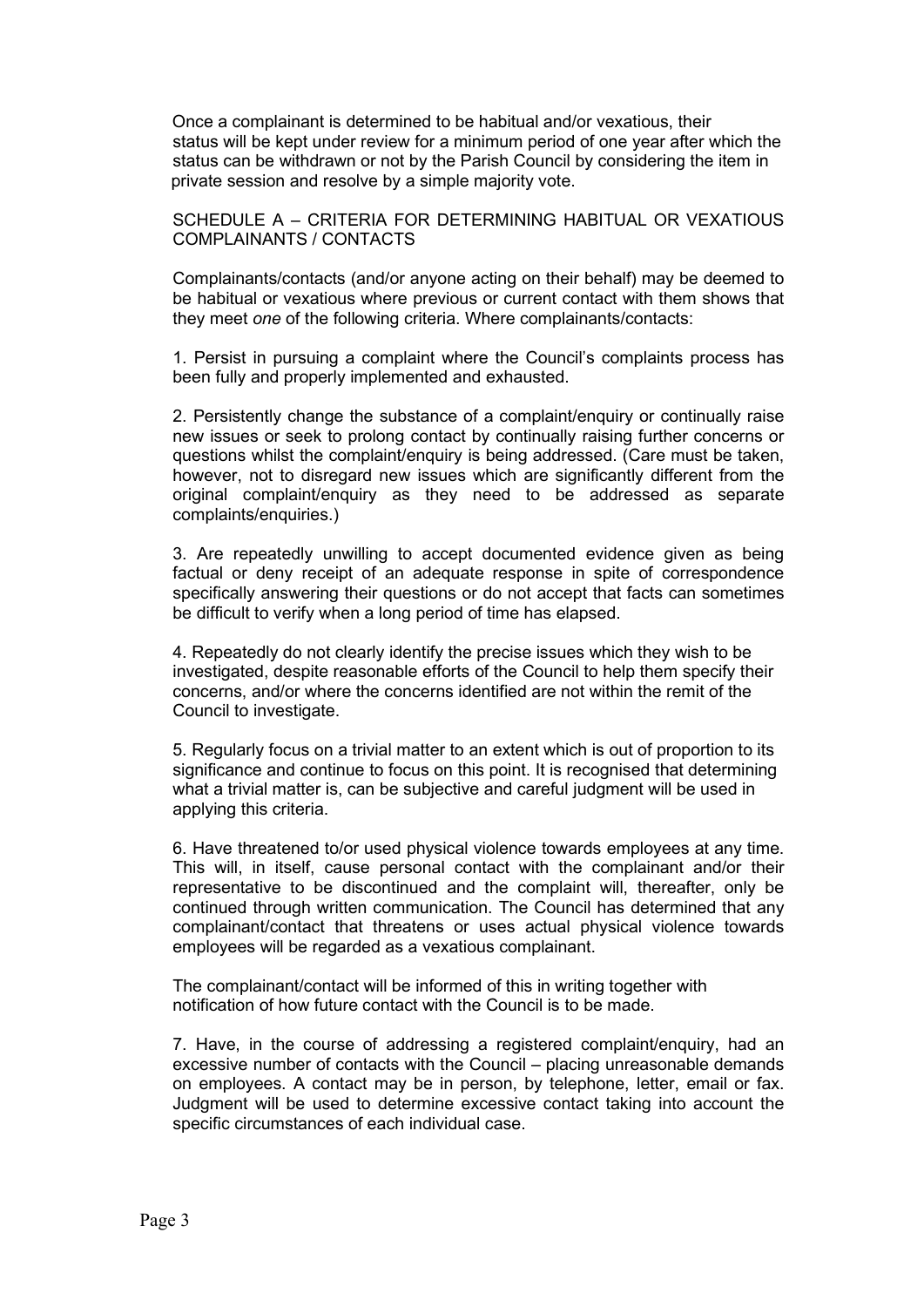8. Have harassed or been verbally abusive on more than one occasion towards employees dealing with the complaint/enquiry. Employees recognise that complainants/contacts may sometimes act out of character in times of stress, anxiety or distress and will make reasonable allowances for this. Some complainants/contacts may have a mental health disability and there is a need to be sensitive in circumstances of that kind.

9. Are known to have recorded meetings or face-to-face/telephone conversations without the prior knowledge and consent of other parties involved.

10. Make unreasonable demands on the Council and its employees and fail to accept that these may be unreasonable, for example, insist on responses to complaints or enquiries being provided more urgently than is reasonable or within the Council's complaints procedure or normal recognised practice.

11. Make unreasonable complaints/enquiries which impose a significant burden on the human resources of the Council and where the complaint/enquiry:

- · clearly does not have any serious purpose or value; or
- · is designed to cause disruption or annoyance; or
- · has the effect of harassing the public authority; or

· can otherwise fairly be characterised as obsessive or manifestly unreasonable.

12. Make repetitive complaints, enquiries and allegations which ignore the replies which Council Officers have supplied in previous correspondence.

13. Having by continuous, persistent and repetitive contact with a single employee, be classed as harassing, victimizing, bullying or causing mental anguish to that employee to a point that their work for the council is impaired.

## SCHEDULE B – OPTIONS FOR DEALING WITH HABITUAL OR VEXATIOUS COMPLAINANTS/ CONTACTS

The options below can be used singularly or in combination depending on the circumstances of the case and whether the complaint process is ongoing or completed.

1. A letter to the complainant/contact setting out responsibilities for the parties involved if the Council is to continue processing the complaint/enquiry. If terms are contravened, consideration will then be given to implementing other action as indicated below.

2. Decline contact with the complainant/contact, either in person, by telephone, by fax, by letter, by email or any combination of these, provided that one form of contact is maintained. This may also mean that only one named officer will be nominated to maintain contact (and a named deputy in their absence). The complainant/contact will be notified of this person.

3. Notify the complainant/contact, in writing, that the Council has responded fully to the points raised and has tried to resolve the complaint/enquiry but there is nothing more to add and continuing contact on the matter will serve no useful purpose. The complainant/contact will also be notified that the correspondence is at an end, advising the complainant/contact that they are being treated as a habitual or vexatious complainant and as such the Council does not intend to engage in further correspondence dealing with the complaint or enquiry.